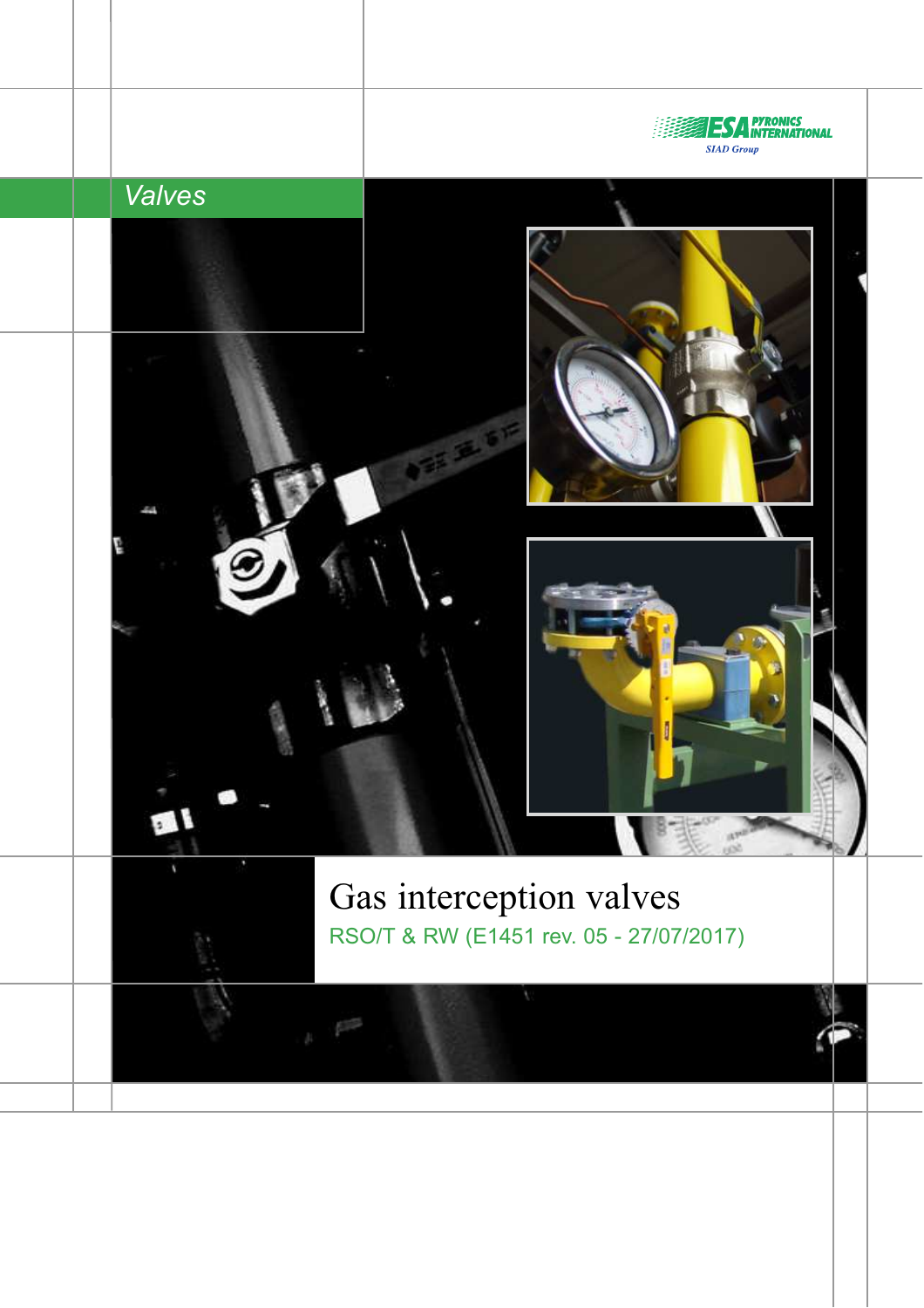#### **GENERAL WARNINGS:**



■ All installation, maintenance, ignition and setting must be performed by qualified staff, respecting the norms present at the time and place of the installation.

 $\blacksquare$  To avoid damage to people and things, it is essential to observe all the points indicated in this handbook. The reported indications do not exonerate the Client/User from observing general or specific laws concerning accidents and environmental safeguarding.

 $\blacksquare$  The operator must wear proper DPI clothing (shoes, helmets...) and respect the general safety, prevention and precaution norms.

■ To avoid the risks of burns or high voltage electrocution, the operator must avoid all contact with the burner and its control devices during the ignition phase and while it is running at high temperatures.

■ All ordinary and extraordinary maintenance must be performed when the system is stopped.

■ To assure correct and safe use of the combustion plant, it is of extreme importance that the contents of this document be brought to the attention of and be meticulously observed by all personnel in charge of controlling and working the devices.

■ The functioning of a combustion plant can be dangerous and cause injuries to persons or damage to equipment. Every burner must be provided with certified combustion safety and supervision devices.

 $\blacksquare$  The burner must be installed correctly to prevent any type of accidental/undesired heat transmission from the flame to the operator or the equipment.

■ The performances indicated in this technical document regarding the range of products are a result of experimental tests carried out at ESA-PYRONICS. The tests have been performed using ignition systems, flame detectors and supervisors developed by ESA-PYRO-NICS. The respect of the above mentioned functioning conditions cannot be guaranteed if equipment, which is not present in the ESA-PYRONICS catalogue, is used.

## **DISPOSAL:**



To dispose of the product, abide by the local legislations regarding it.

#### **GENERAL NOTES:**



■ In accordance to the internal policy of constant quality improvement, ESA-PYRONICS reserves the right to modify the technical characteristics of the present document at any time and without warning.

 $\blacksquare$  It is possible to download technical sheets which have been updated to the latest revision from the **www.esapyronics.com** website.

The products manufactured by ESA-PYRONICS have been created in conformity to the **UNI EN 746- 2:2010** Norms: Equipment for industrial thermal process - Part 2: Safety requirements for combustion and the movement and treatment of combustible elements. This norm is in harmony with the Machine Directive **2006/42/CE**. It is certified that the products in question respect all the requirements prescribed by the above mentioned Norms and Directives.

■ Certified in conformity with the **UNI EN ISO 9001** Norm by DNV GL.

#### **CERTIFICATIONS:**

**EN331**

Ball and male cone shaped valves with bottom end closed for gas systems in buildings.



Butterfly valve "LUG" type - DVGW NG-4313BU0007 conform to Directive 97/23EC "PED" and 94/9/CE "ATEX".



The products conform to the requests for the Euroasia market (Russia, Belarus and Kazakhstan).

#### **CONTACTS / ASSISTANCE:**



**Headquarters:** Esa S.p.A. Via Enrico Fermi 40 24035 Curno (BG) - Italy Tel +39.035.6227411 Fax +39.035.6227499 **esa@esacombustion.it**

**International Sales:** Pyronics International s.a. Zoning Industriel, 4ème rue B-6040 Jumet - Belgium Tel +32.71.256970 Fax +32.71.256979 **marketing@pyronics.be**

**www.esapyronics.com**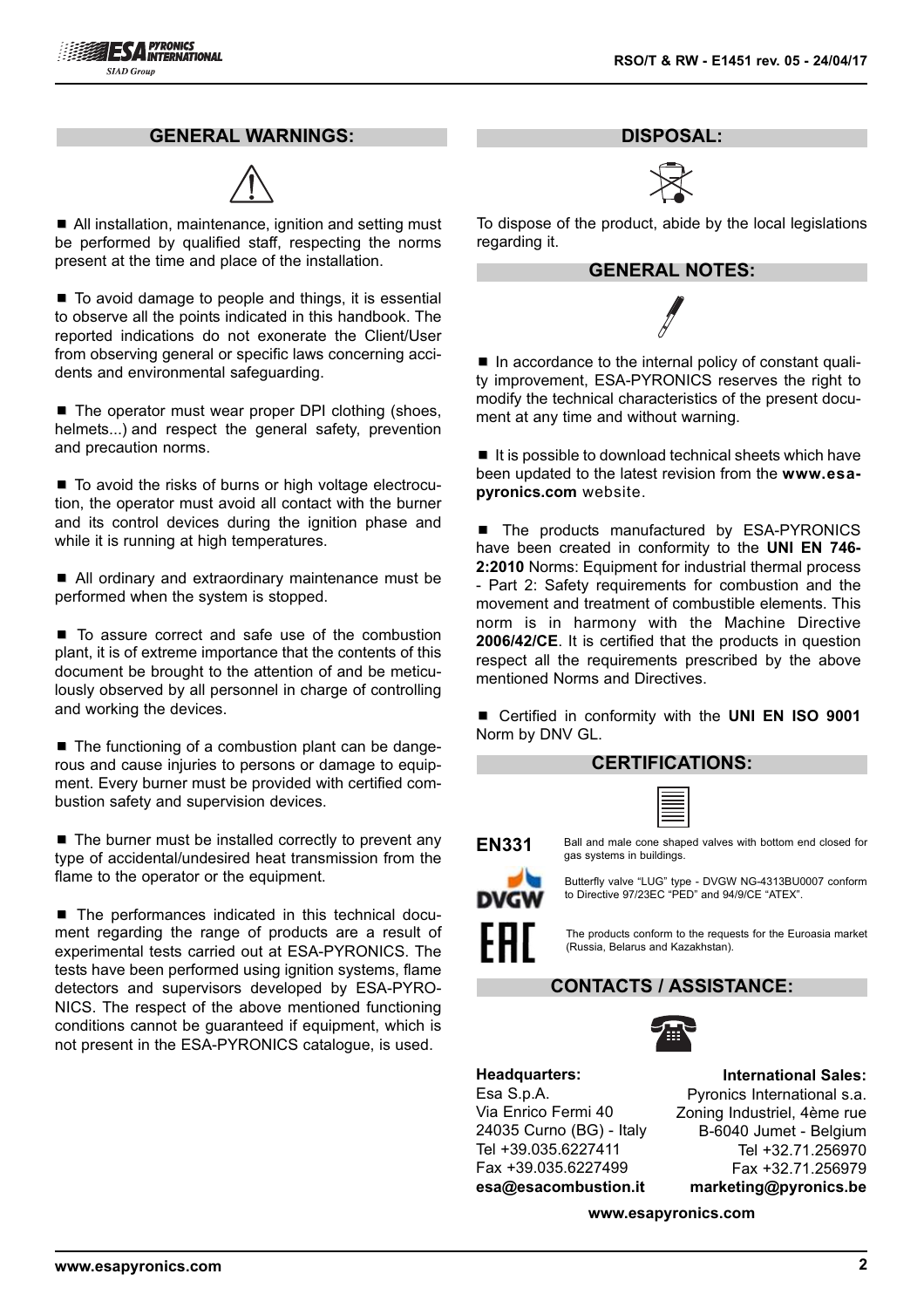The RSO/T & RW are respecively gas shut-off ball (RSO/T series) and butterfly (RW series) valves. They are available with threaded or flanged connections according to size and model.

#### **APPLICATIONS**

- $\blacksquare$  Fuel gas interception.
- Fuel gas manual partializing and regulation

## **CHARACTERISTICS**

#### **RSO/T & RSO/T-Y SERIES BALL VALVES:**

| Available sizes RSO/T series :                        | from $\varnothing$ 1/4" to $\varnothing$ 2" |
|-------------------------------------------------------|---------------------------------------------|
| ■ Available sizes RSO/T-Y series: from Ø 1/4" to Ø 1" |                                             |
| ■ Maximum working pressure:                           | 5 bar                                       |
| Maximum fluid temperature:                            | $-20^{\circ}$ C +60 $^{\circ}$ C            |
| Flow direction and mounting position:                 | any                                         |
| Reference Norm:                                       | <b>EN331</b>                                |

#### **MATERIAL COMPOSITION:**

| brass      |
|------------|
| brass      |
| P.T.F.E.   |
| <b>NBR</b> |
|            |

#### **RSO/T-F SERIES BALL VALVES:**

- Available sizes: from DN50 PN16 to DN125 PN16
- Maximum working pressure: 5 bar
- Maximum fluid temperature: -20°C +120°C
- Flow direction and mounting position: any
- Gas approval: DVGW Reg. N.93.01 e 941
- Conformity: PED EN10204-3.1

## **MATERIAL COMPOSITION:**

| ■ Valve body:             | Cast iron G40 |
|---------------------------|---------------|
| $\blacksquare$ Ball:      | ottone        |
| $\blacksquare$ Tigntness: | P.T.F.E.      |
| ■ External "O" ring seal: | NBR.          |

## **RW SERIES "LUG" TYPE BUTTERFLY VALVES:**

- Lever adjustment positions: 10
- ■Maximum working pressure: 16 bar<br>■Maximum fluid temperature: 23°C +82°C
- $\blacksquare$  Maximum fluid temperature:
- Flow direction and mounting position: any
- Gas approval: DVGW NG-4313BU0007
- Conformity: 97/23/EC "PED" & 94/9/CE "ATEX"

# **MATERIAL COMPOSITIONS:**

| cast iron G40 |
|---------------|
| AISI316       |
| <b>NBR</b>    |
| aluminium     |
|               |





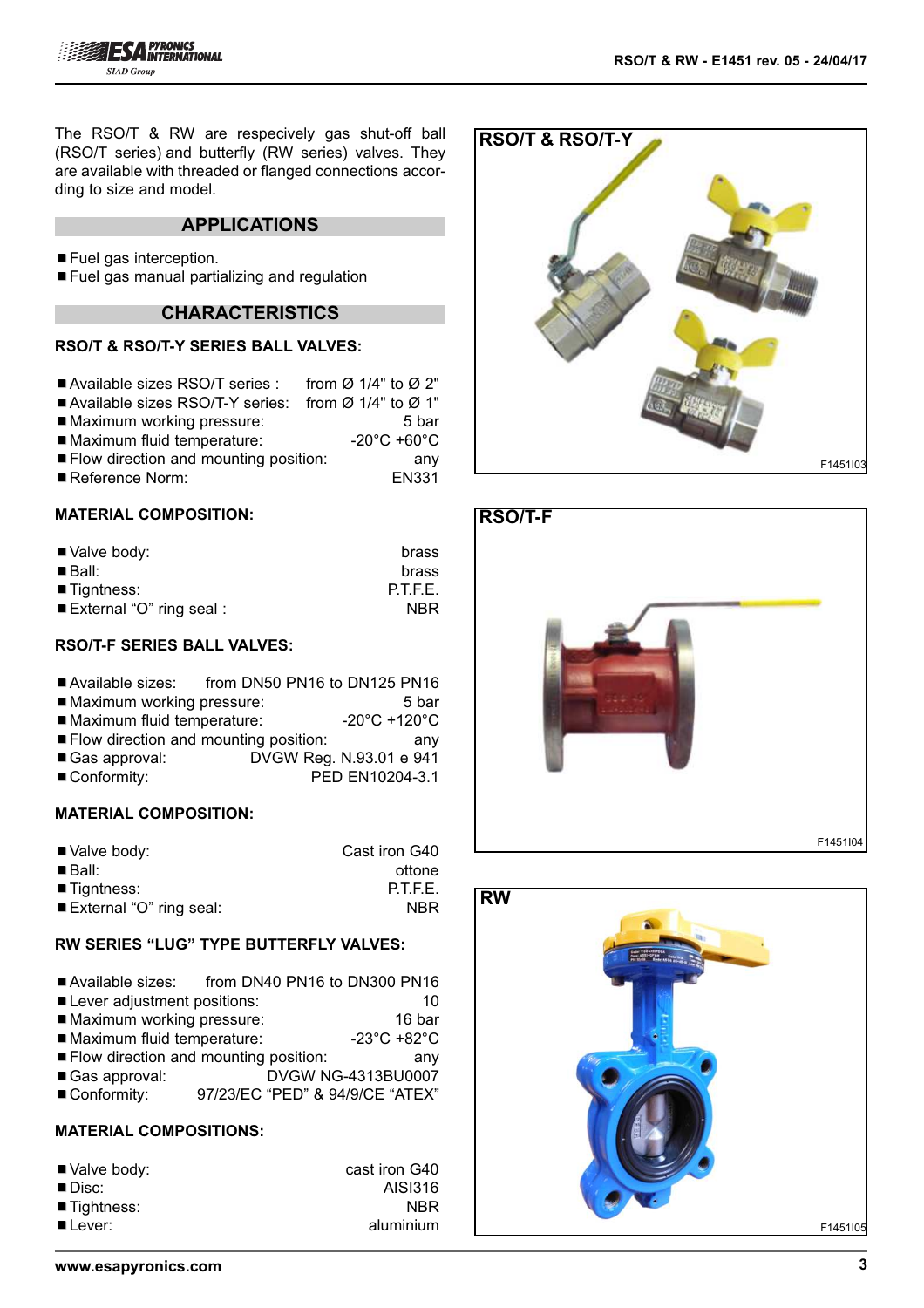# **DESCRIPTION**

The gas interception valves are divided into two categories: ball valves, identified by the RSO/T, RSO/T-Y, RSO/T-F series and RW LUG type butterfly valve series. The valves have a body with ball or throttle closing as well as a manual lever placed at the valve end; the RW series butterfly valves are provided with 10 notches for the positioning of the closing lever. The connections can be threaded or flanged, according to the models. The RW series butterfly valves have "LUG" type connections that allow the valve to block at the flanges, due to the fact the the fastening holes are threaded.

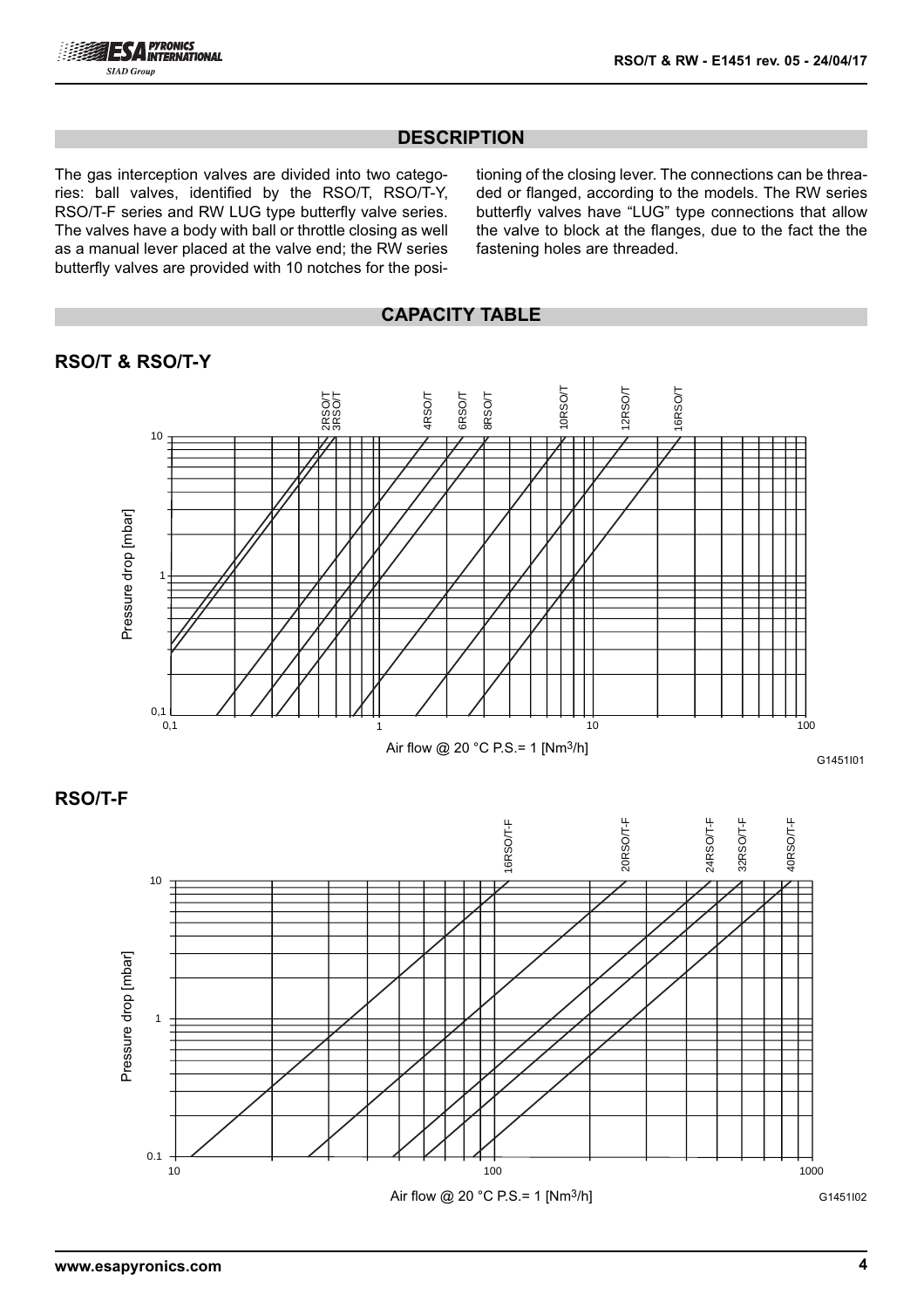





G1451I03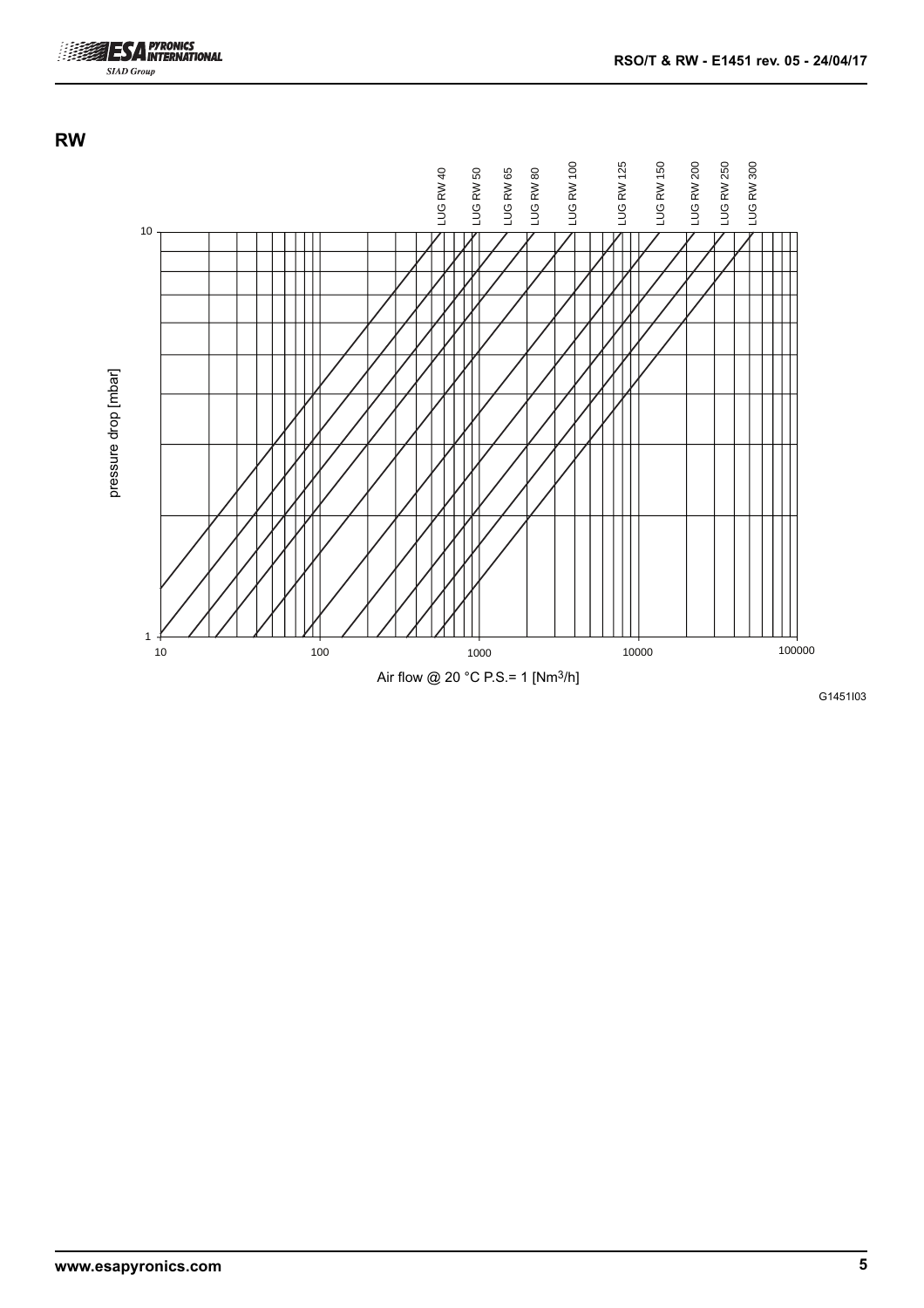## **WARNINGS**

■ Make sure that the working pressure and the fluid temperature are lower than the maximum allowed values.

■ The RSO/T & RW valve series are supplied without coupling flanges or gaksets. The flanges and gaskets to be applied must be suited to the valve type and its application.

■ Check that valve installation is carried out correctly before starting the fluid flow through the pipeline.

 $\blacksquare$  In case of valve malfunctioning, follow the indications on the "MAINTENANCE" chapter of this manual or contact the ESA-PYRIONICS service center.

■ Any modification or repair done by third parties could compromise the application safety and automatically cause the general guarantee conditions to expire.

# **INSTALLATION**

Place the valve in conditions so as not to be exposed to direct radiation or heat sources, or in contact with combustion products, liquids, solvents or corrosive gases. ■ Check that the line pressure is lower than the maximum working pressure allowed. ■ The valve can be installed in any position.

■ Make sure that no foreign body has entered the valve before assembling it. If necessary, blow with compressed air.

■ Check the correct alignment of the connecting pipes. Keep a certain distance from the walls allowing air to circulate freely and allowing the lever to work correctly.

#### **THREADED MODELS:**

**1** - Make sure that the threads conform to those of the valve that is to be installed (**pos. 1**) according to the UNI ISO 7/1 norm.

**2** - Do not use the lever to fasten the valve (**pos. 1**), but use an appropriate wrench (serie RSO/T RSO/T-Y).

**3 -** Use thread seal paste or a similar product on the male threads of the pipes (**pos. 2**).

#### **FLANGED MODELS:**

**1** - Weld the flanges (**pos. 1**) on the ends of the pipes, eliminating any welding burrs.

**2** - Place the gaskets (**pos. 2**) between the flanges (**pos.**

**01**) and the valve (**pos. 4**) and insert the bolts (**pos. 3**).

**3** - Using appropriate tools, progressively cross fasten the bolts (**pos. 3**).

**4** - Avoid overtightening and mount without tension.

The RW series butterfly valves have "LUG" type connections that allow the valve to block at the connecting flanges due to the fact that the fastening holes are threaded.





## **REGULATION**

The RSO/T, RSO/T-Y e RSO/T-F series ball valves do not allow flow regulation or at least they are not predisposed for this. The RW "LUG" type series butterfly valves have

10 notches for the positioning of the closing lever, and therefore can allow flow regulation or partializing.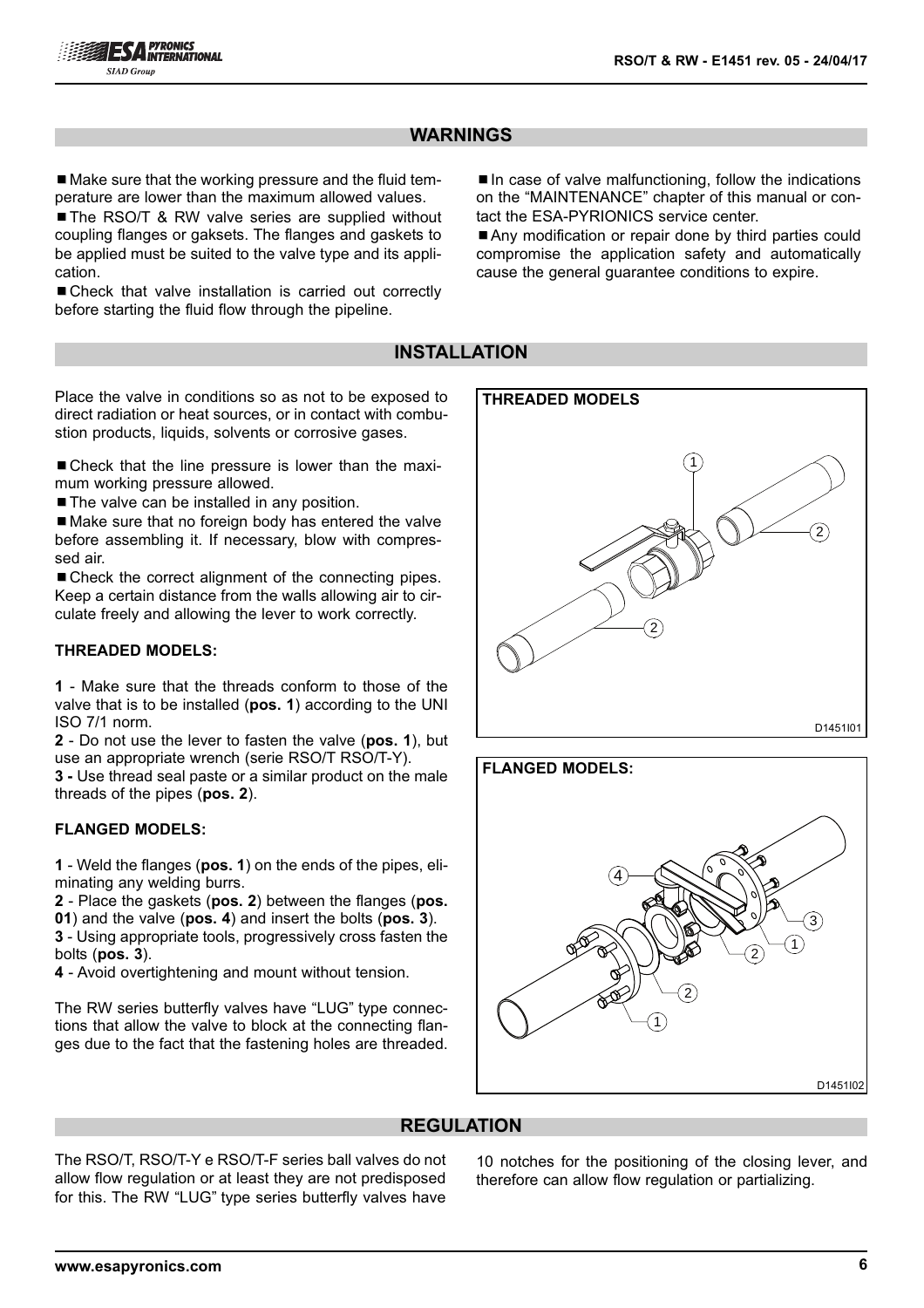# **GENERAL MAINTENANCE PLAN**

Maintenance and installation must be carried out by qualified personnel, respecting the norms in force, once installation has been done it is always appropriate to perform a tightness test on the threads or flanged connections.

| <b>Operation</b>                   | <b>Type</b> | <b>Advised Timel</b> | <b>Notes</b>                                                                                               |
|------------------------------------|-------------|----------------------|------------------------------------------------------------------------------------------------------------|
| <b>Gasket integrity</b>            | O           | annual               | Check that there are no external leaks                                                                     |
| <b>Thread integrity</b>            | O           | annual               | Check that there are no external leaks                                                                     |
| Lever movement                     | O/E         | twice a year         | Check the integrity of the lever and check that<br>there is nothing impeding the movement of the<br>lvalve |
| <b>Butterfly valve maintenance</b> | E           | annual               | Check the valve conditions                                                                                 |

NOTES:

Key:  $O =$  ordinary /  $E =$  extraordinary

(\*) we advise you to replace the gaskets every time the valve is disassembled.

## **ORDINARY MAINTENANCE**

For correct maintenace of the RSO/t & RW valves, carefully follow the instructions below. Before doing anything with the plant on, make sure that the process safety and the operator's safety is not compromised, if necessary perform inspection with plant off.

#### **INTEGRITY CHECK**

■ The integrity of the gaskets and the threads can be checked visually. If necessary, use leak detector liquid.

# **VALVE/LEVER MOVEMENT**

■ The inspection that there is nothing hindering the valve movement takes place by performing a complete visual check that there is no friction or anything else limiting the course of the valve.

## **EXTRAORDINARY MAINTENANCE**

For correct maintenance of the RSO/T & RW valve, carefully follow the instructions below that must be carried out with the plant off.

#### **BOLT FASTENING**

 $\blacksquare$  The bolt fastening check must be done with the plant off.

#### **MAINTENANCE OF THE BUTTERFLY VALVE - GASKET REPLACEMENT**

**1** - Place the valve in the completely closed position, otherwise it will not be possible to extract it from the pipeline (serie RW).

**2** - Progressively unscrew the screws that cross fasten the valve. Extract the valve and check the conditions of the internal components.

**3** - Clean the inside of the valve body with a clean cloth and compressed air. Do not use tools that could damage the internal parts.

**4** - Check that the valve moves without friction.

**5** - Replace the gaskets and reassemble the valve in its seat, according to the steps indicated in the "INSTALLA-TION" section.

**6** - Finally check that the valve moves freely without impediments.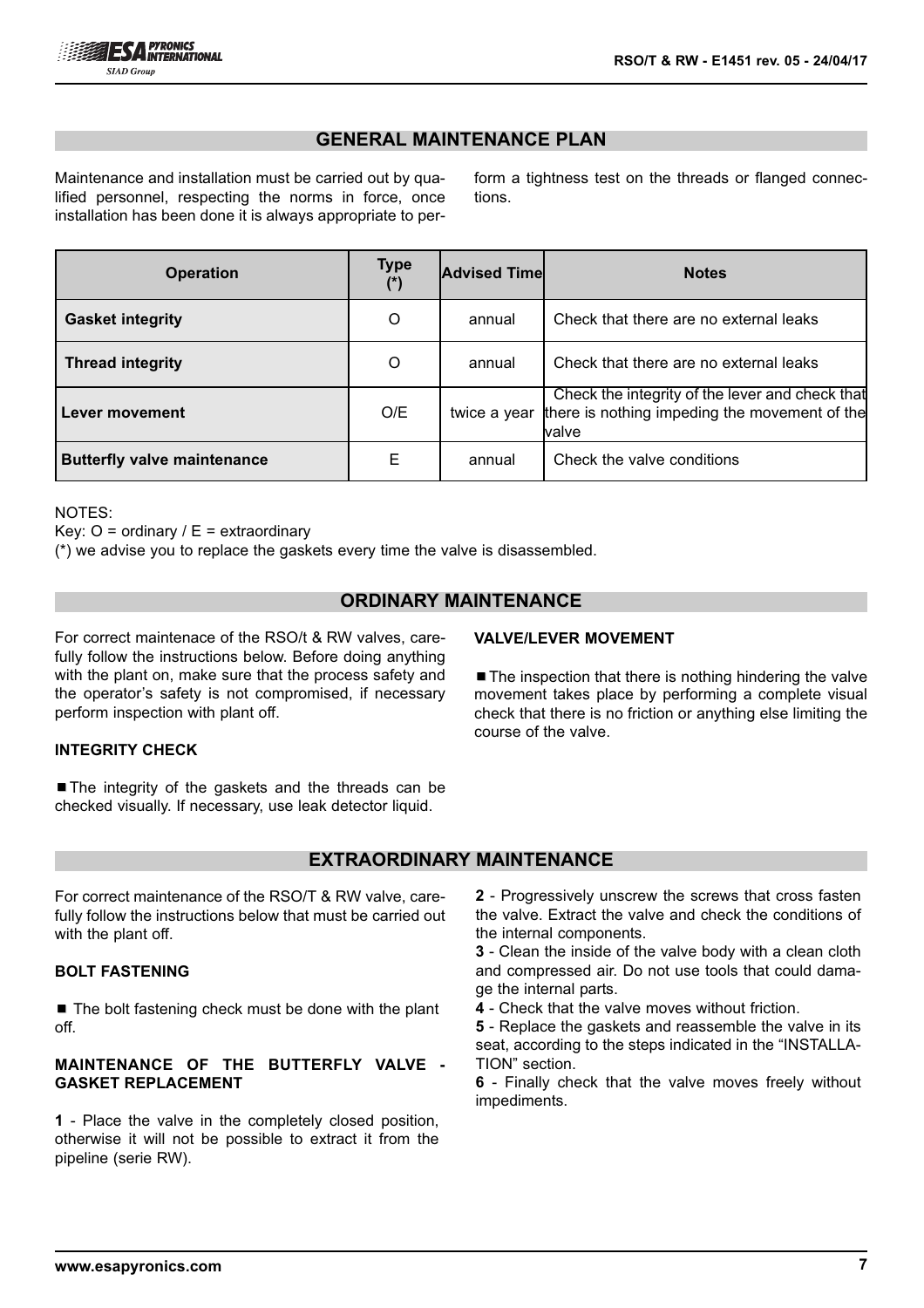

# **OVERALL DIMENSIONS - RSO/T**



| <b>Model</b>    | Rp "D" | <b>DN</b> | ``L"<br>[mm] | "CH"<br><b>Key</b> | "R"<br>[mm] | "H"<br>[mm] | $Kv$ $(*)$ | <b>MOP</b> | Weight<br>[Kg] |
|-----------------|--------|-----------|--------------|--------------------|-------------|-------------|------------|------------|----------------|
| 2 RSO/T         | 1/4"   | 8         | 51.5         | 20                 | 96          | 42          | 5.4        | 5 bar      | 0.15           |
| 3 RSO/T         | 3/8"   | 10        | 51.5         | 20                 | 96          | 42          | 6          | 5 bar      | 0.14           |
| 4 RSO/T         | 1/2"   | 15        | 62           | 25                 | 96          | 46          | 16.3       | 5 bar      | 0.22           |
| 6 RSO/T         | 3/4"   | 20        | 69           | 31                 | 121         | 58          | 29.5       | 5 bar      | 0.36           |
| 8 RSO/T         | 1"     | 25        | 83           | 38                 | 121         | 62          | 43         | 5 bar      | 0.55           |
| <b>10 RSO/T</b> | 1.1/4" | 32        | 96           | 48                 | 151         | 76          | 89         | 5 bar      | 0.99           |
| <b>12 RSO/T</b> | 1.1/2" | 40        | 108          | 54                 | 151         | 82          | 230        | 5 bar      | 1.49           |
| <b>16 RSO/T</b> | 2"     | 50        | 126          | 67                 | 160         | 95          | 265        | 5 bar      | 1.97           |

(\*) The discharge coefficient Kv is the flow value expressed in  $m^3/h$  to the differential pressure of 1 bar.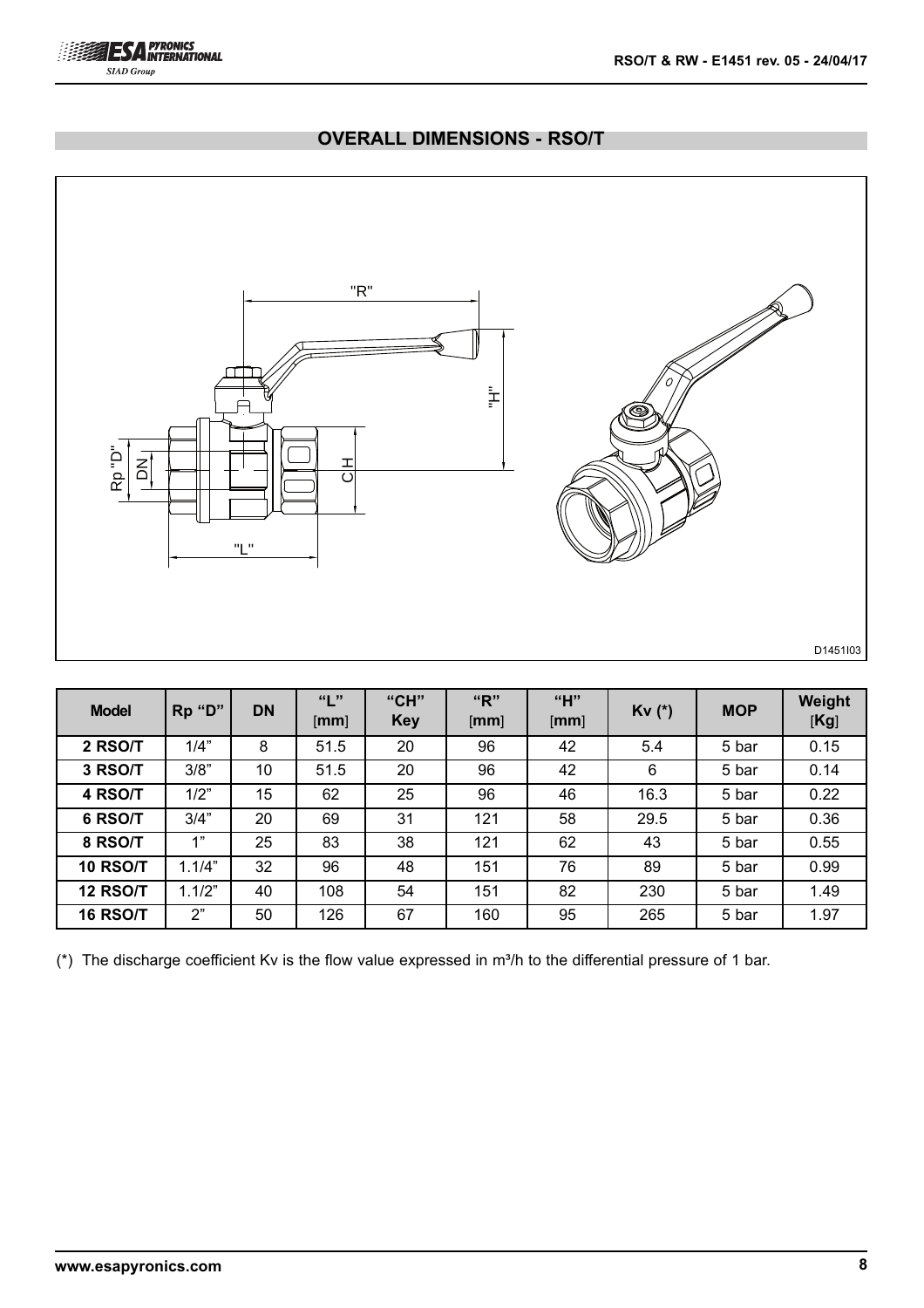

# **OVERALL DIMENSIONS - RSO/T-Y FF**



| <b>Model</b> | Rp "D" | <b>DN</b> | ``L"<br>[mm] | "CH"<br>Key | "R"<br>[mm] | "H"<br>[mm] | $Kv$ $(*)$ | <b>MOP</b> | Weight<br>[Kg] |
|--------------|--------|-----------|--------------|-------------|-------------|-------------|------------|------------|----------------|
| 2 RSO/T-Y FF | 1/4"   | 8         | 51.5         | 20          | 50          | 42          | 5.4        | 5 bar      | 0.14           |
| 3 RSO/T-Y FF | 3/8"   | 10        | 51.5         | 20          | 50          | 42          | 6          | 5 bar      | 0.12           |
| 4 RSO/T-Y FF | 1/2"   | 15        | 62           | 25          | 50          | 45.5        | 16.3       | 5 bar      | 0.20           |
| 6 RSO/T-Y FF | 3/4"   | 20        | 69           | 31          | 64          | 54.5        | 29.5       | 5 bar      | 0.32           |
| 8 RSO/T-Y FF | 4"     | 25        | 83           | 38          | 64          | 58.5        | 43         | 5 bar      | 0.52           |

(\*) The discharge coefficient Kv is the flow value expressed in  $m^3/h$  to the differential pressure of 1 bar.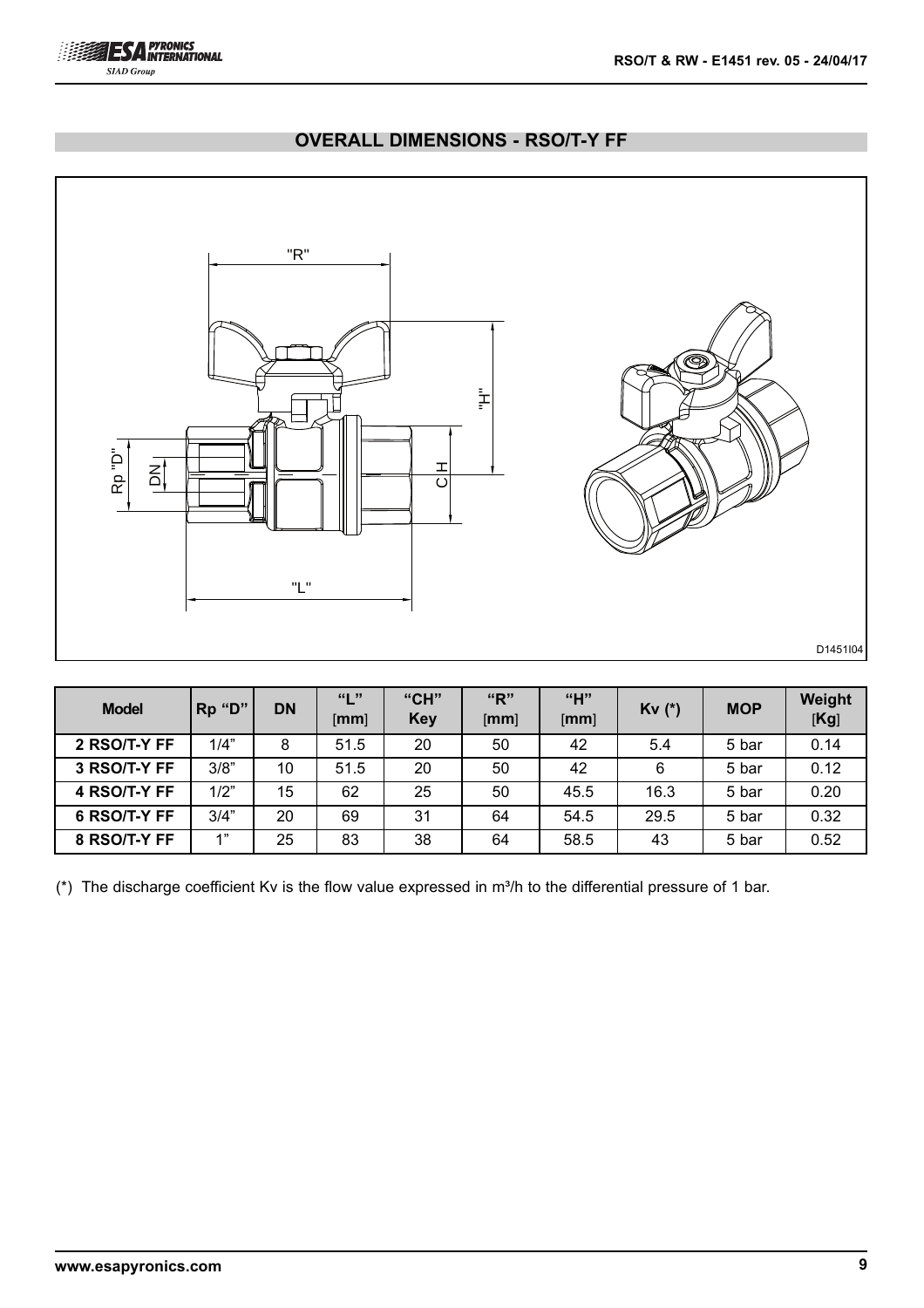

## **OVERALL DIMENSIONS - RSO/T-Y MF**



| <b>Model</b> | Rp "D" | <b>DN</b> | 66   99<br>[mm] | ""<br>[mm] | "H"<br>$\lceil \mathsf{mm} \rceil$ | <b>CH</b><br><b>Key</b> | "R"<br>[mm] | "H"<br>[mm] | Kv (*) | <b>MOP</b> | Weight<br>[Kg] |
|--------------|--------|-----------|-----------------|------------|------------------------------------|-------------------------|-------------|-------------|--------|------------|----------------|
| 2 RSO/T-Y MF | 1/4"   | 8         | 12.5            | 58.5       | 23                                 | 20                      | 50          | 42          | 5.4    | 5 bar      | 0.16           |
| 3 RSO/T-Y MF | 3/8"   | 10        | 13              | 59.5       | 23                                 | 20                      | 50          | 42          | 6      | 5 bar      | 0.13           |
| 4 RSO/T-Y MF | 1/2"   | 15        | 17              | 72.5       | 32                                 | 25                      | 50          | 45.5        | 16.3   | 5 bar      | 0.22           |
| 6 RSO/T-Y MF | 3/4"   | 20        | 18.5            | 81.5       | 39                                 | 31                      | 64          | 54.5        | 29.5   | 5 bar      | 0.35           |
| 8 RSO/T-Y MF | 4"     | 25        | 21.5            | 94.5       | 49                                 | 38                      | 64          | 58.5        | 43     | 5 bar      | 0.55           |

(\*) The discharge coefficient Kv is the flow value expressed in  $m^3/h$  to the differential pressure of 1 bar.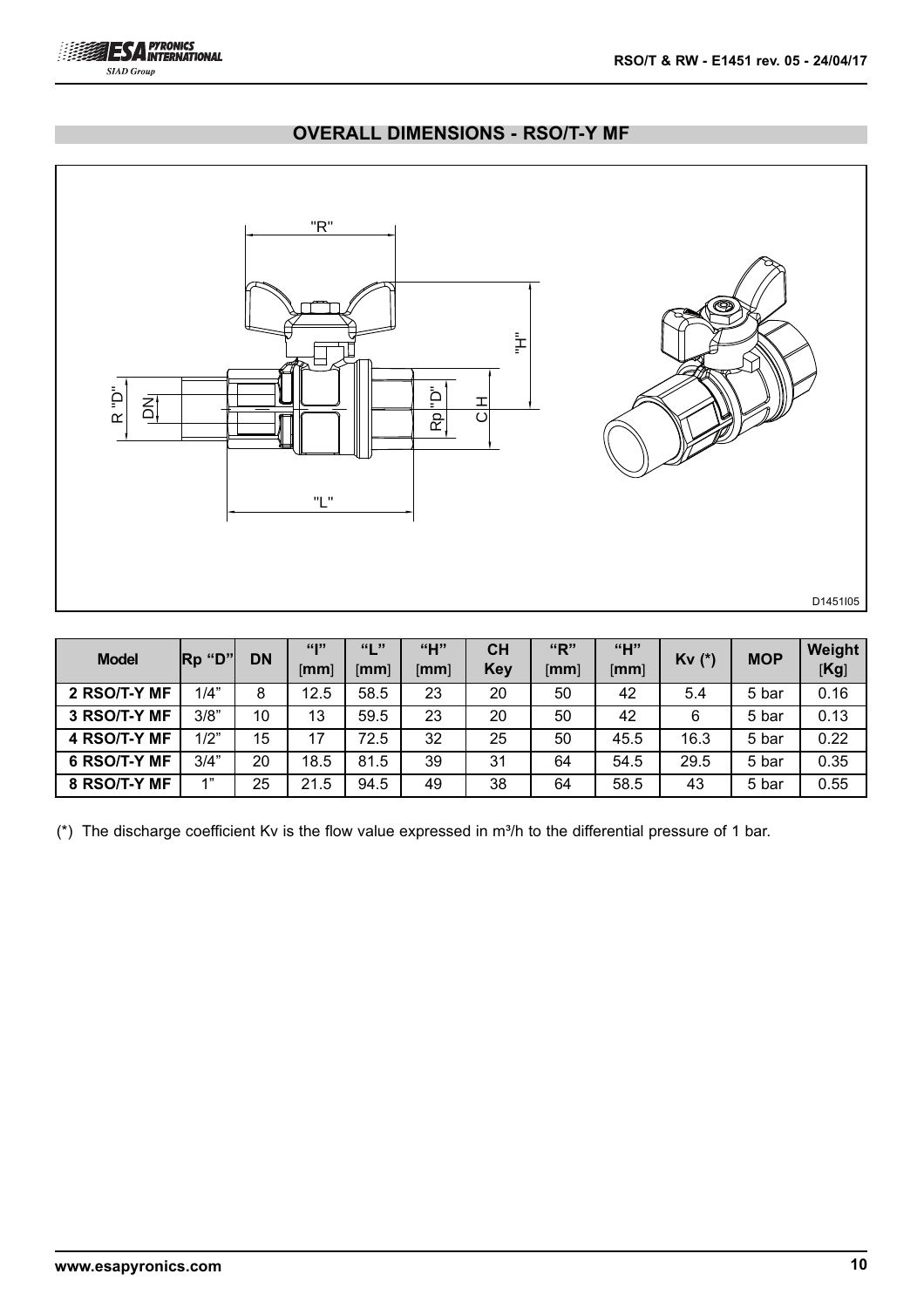

# **OVERALL DIMENSIONS - RSO/T-F**



| <b>Model</b>      | <b>DN</b>        | A<br>[mm] | D<br>[mm] | В<br>[mm] | $\lfloor$ [mm] | [mm] | [mm]  | R<br>[mm] | [mm] | [mm]                       | Kv<br>$(\hbox{}^\star)$ | <b>PN</b> | <b>MOP</b> | Weight<br>[Kg] |
|-------------------|------------------|-----------|-----------|-----------|----------------|------|-------|-----------|------|----------------------------|-------------------------|-----------|------------|----------------|
| <b>16 RSO/T-F</b> | 50               | 78.5      | 165       | 75        | 150            | 38   | 103.5 | 250.5     | 125  | $4 \times 218$             | 180                     | 16        | 5 bar      | 7.9            |
| <b>20 RSO/T-F</b> | 65               | 86.5      | 185       | 85        | 170            | 50.2 | 112.5 | 250.5     | 145  | 18<br>$4 \times \emptyset$ | 390                     | 16        | 5 bar      | 10.2           |
| <b>24 RSO/T-F</b> | 80               | 105       | 200       | 90        | 180            | 64   | 128.5 | 321.5     | 160  | 18<br>$8 \times \emptyset$ | 600                     | 16        | 5 bar      | 12.9           |
| 32 RSO/T-F        | 100 <sub>1</sub> | 114.5     | 220       | 95        | 190            | 76   | 138   | 321.5     | 180  | 18<br>8 x ø                | 750                     | 16        | 5 bar      | 17             |
| <b>40 RSO/T-F</b> | 125              | 137.5     | 250       | 100       | 200            | 95   | 157.5 | 381.5     | 210  | $8 \times \emptyset$ 18    | 1060                    | 16        | 5 bar      | 24.8           |

( $*$ ) The discharge coefficient Kv is the flow value expressed in m $3/h$  to the differential pressure of 1 bar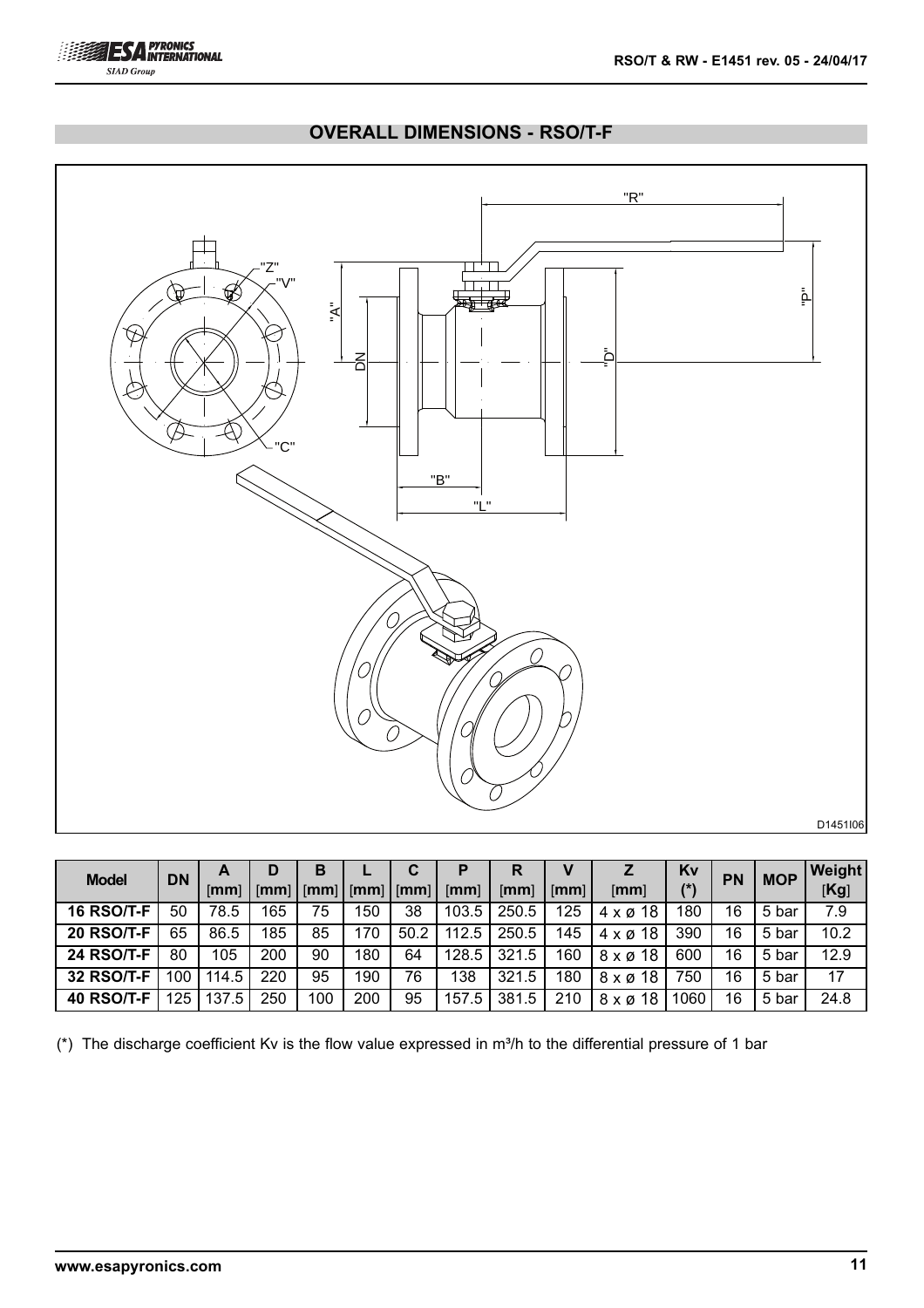# "R" \_<br>ම **12**  $\frac{1}{2}$  **12**  $\frac{1}{2}$  **12**  $\frac{1}{2}$  **12**  $\frac{1}{2}$  **12**  $\frac{1}{2}$  **12**  $\frac{1}{2}$  **12**  $\frac{1}{2}$  **12**  $\frac{1}{2}$  **12**  $\frac{1}{2}$  **12**  $\frac{1}{2}$  **12**  $\frac{1}{2}$  **12**  $\frac{1}{2}$  **12**  $\frac{1}{2}$  **12**  $\frac{1}{2}$  **12**  $\frac{1}{$  "ID" "W" Nr. "X" holes "Y" "L" "Z"

# **OVERALL DIMENSIONS - RW**

D1451I07

| <b>Model</b> | DN / ID | "A"  | "B"  | "C"  | 661 99 | "R"  | "W"  | <b>"V"</b> | (11)        | "Z"  | <b>MOP</b> | <b>Mass</b> |
|--------------|---------|------|------|------|--------|------|------|------------|-------------|------|------------|-------------|
|              |         | [mm] | [mm] | [mm] | mm     | [mm] | [mm] | [mm]       | <b>Imml</b> | mm   |            | [Kg]        |
| <b>12 RW</b> | 40      | 188  | 70   | 258  | 36     | 160  | 110  | 4          | M16         | 45   | 16 bar     | $2.5\,$     |
| <b>16 RW</b> | 50      | 203  | 80   | 283  | 46     | 160  | 125  | 4          | M16         | 45   | 16 bar     | 3.4         |
| <b>20 RW</b> | 65      | 225  | 86   | 311  | 49     | 220  | 145  | 4          | M16         | 45   | 16 bar     | 4.3         |
| <b>24 RW</b> | 80      | 230  | 96   | 326  | 49     | 220  | 160  | 8          | M16         | 22.5 | 16 bar     | 5.5         |
| <b>32 RW</b> | 100     | 250  | 108  | 358  | 56     | 220  | 180  | 8          | M16         | 22.5 | 16 bar     | 6.6         |
| <b>40 RW</b> | 125     | 277  | 125  | 402  | 59     | 350  | 210  | 8          | M16         | 22.5 | 16 bar     | 9.0         |
| <b>48 RW</b> | 150     | 290  | 137  | 427  | 59     | 350  | 240  | 8          | M20         | 22.5 | 16 bar     | 11.4        |
| <b>64 RW</b> | 200     | 325  | 166  | 491  | 64     | 350  | 295  | 12         | M20         | 15   | 16 bar     | 17.5        |
| <b>80 RW</b> | 250     | 395  | 199  | 594  | 72     | 500  | 355  | 12         | M24         | 15   | 16 bar     | 26.8        |
| <b>96 RW</b> | 300     | 432  | 234  | 666  | 81     | 500  | 410  | 12         | M24         | 15   | 16 bar     | 41.8        |